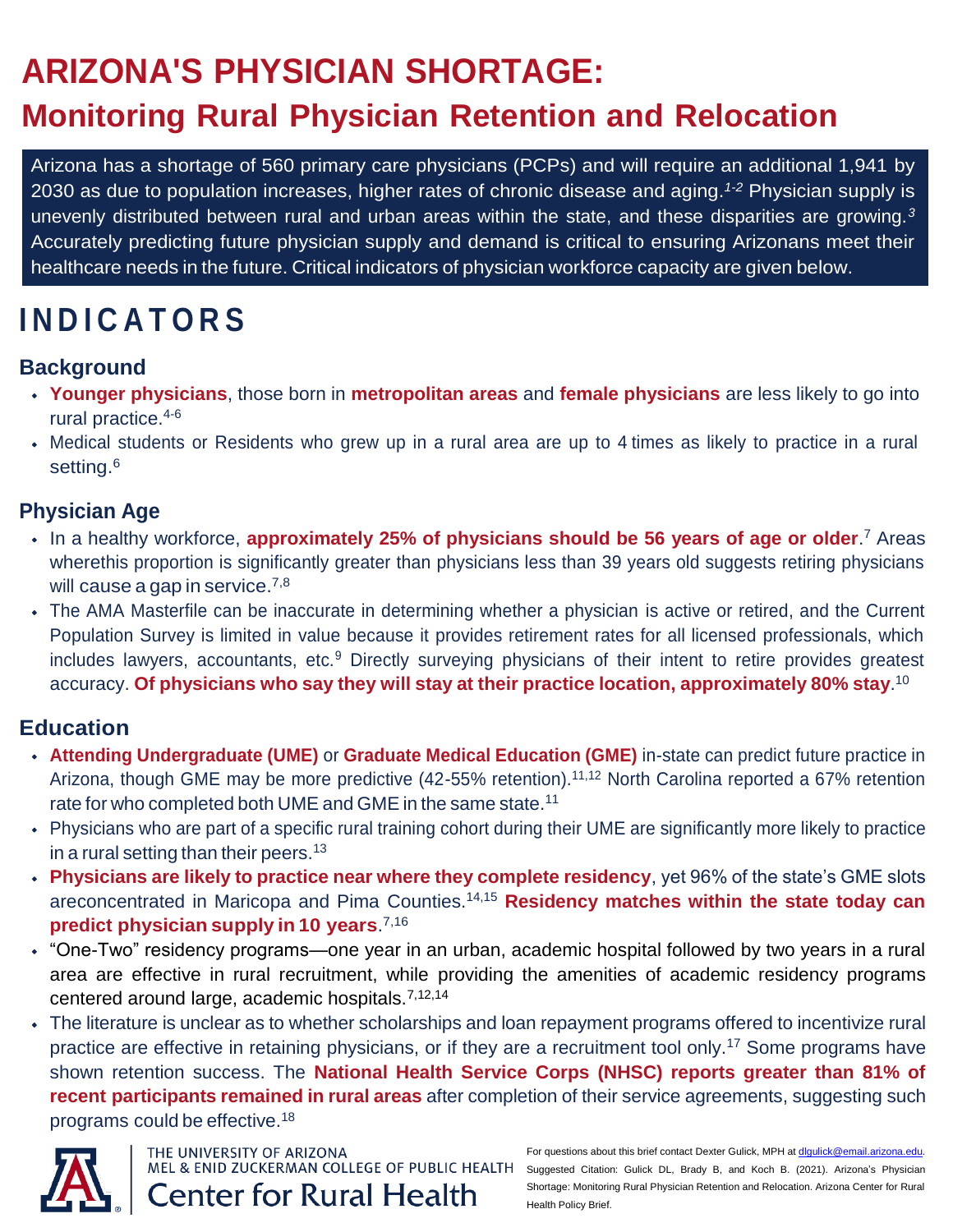## **Structural Factors**

- Counties with no hospital and low PCP supply see higher rates of attrition, suggesting that physician support networks are critical.<sup>5</sup>
- The increased autonomy of non-physician providers (NPPs) may negatively impact the supply of primary care physicians in the state, as physicians may view specialist positions as more secure. 4

## **RECOMMENDATIONS FOR EFFECTIVE PHYSICIAN SURVEYS**

In 2018, legislation was passed to create the state's first centralized Health Professionals Workforce Database. The Workforce Database survey already collects relevant indicators such as intent to retire, gender, and whether or not the respondent is a primary care provider. Below are recommendations to expand on these efforts.

## **Recommendation #1: Add Questions on Medical Training to the Workforce Database**

#### **Survey**

To provide a better understanding of recruitment and retention efforts, the survey should be expanded to include:

- 1. **Site of Undergraduate Medical Education** (Medical School)
- 2. **Site of Graduate Medical Education**
- 3. **Specialty**
- 4. Participation in **National Health Service Corps, PCP Scholarship, State Loan Repayment Programs**, or **other loan repayment program.**

### **Recommendation #2: ConsidertheEffectof Commutes onPhysician Relocation**

It may be worthwhile to **collect the zip code of healthcare professionals' primary residence** as well. Literature on commute length as it relates to retention rates is lacking, and this data point may also serve as a proxy forcommunity integration.

### **Recommendation #3: MailingSurveysSavesPersonnel Resources**

**Phone and personal interview surveys were not statistically more likely to increase response rates over mailed surveys**.<sup>19</sup> Printed, mailed surveys can be an effective way to save time and expenses associated with in-person interviews.

### **Recommendation #4: Use Only Stamped Mail**

Mailed surveys should be sent in stamped, non-metered envelopes.<sup>19,20</sup> Varying the color and shape of envelope may also increase response rates, as it is less likely to be perceived as junk mail.<sup>21</sup>

### **Recommendation #5: Use Pre-Paid Incentives to Capture Non-Respondents**

Inclusion of small, \$1-5 **prepaid incentives with the survey can dramatically increase response rates** of initial non-respondents.19,20 Promissory incentives, such as raffles or checks mailed for returned surveys, do not increase response rates.19,22

### **Recommendation #6: Collect Purposive Samples from Rural Physicians**

Identify rural physicians based on their reported zip codes in the State Healthcare Professionals Workforce Database and ask rural physicians for their interest in preceptor opportunities. Use open-ended questions to evaluate how best to support teaching opportunities in rural areas to increase medical student exposure.